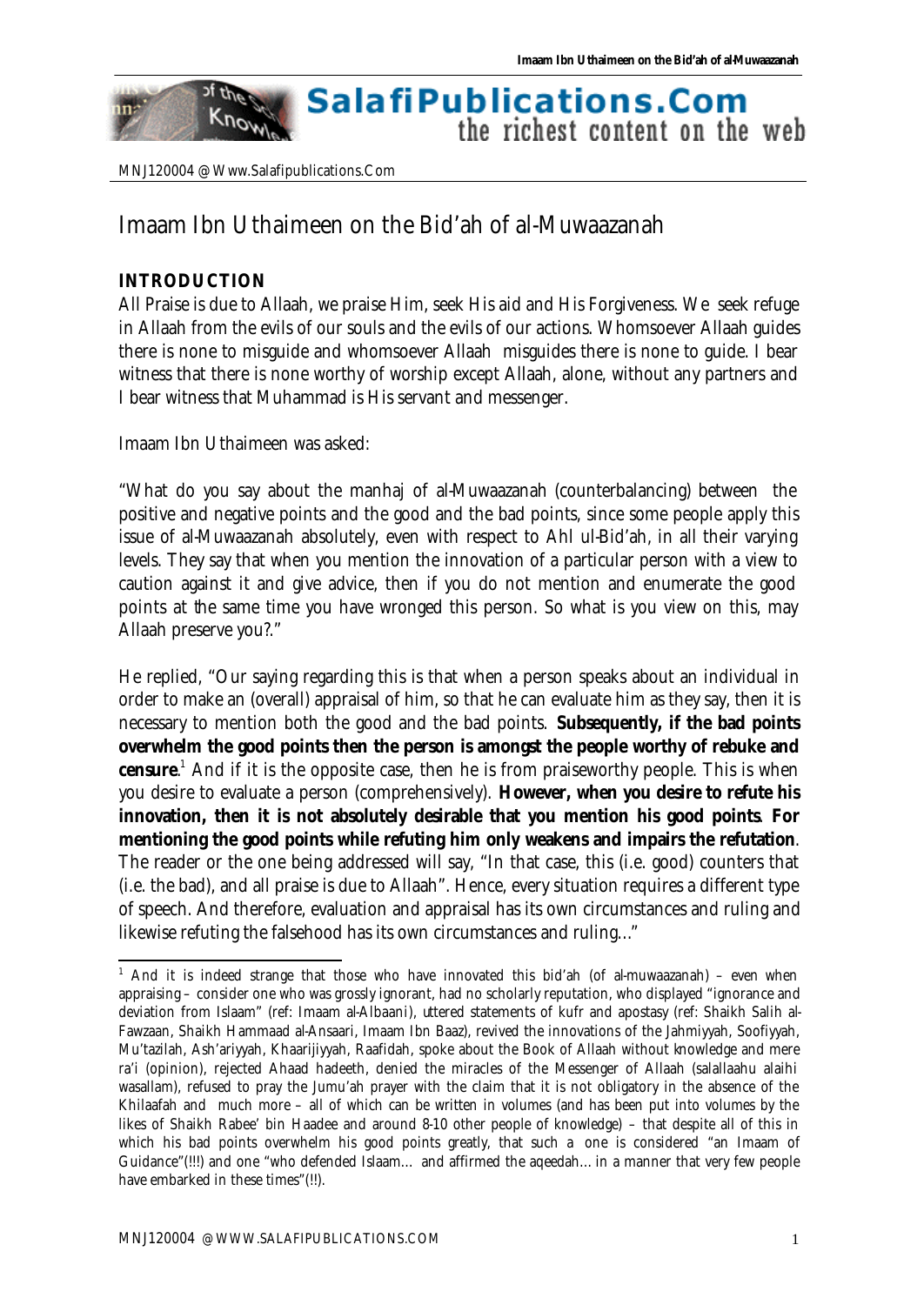Then the questioner said, "In that case, when one is explaining the errors or mistakes or innovations of a person in order to warn and give advice (to others), it is not necessary to employ the principle of al-Muwaazanah?"

The Shaikh replied, "No, it is not good or befitting as I have said to you. Since, if you mention his good points, the aspect of refuting his falsehood will become weak, and it is for this reason that we find the Scholars who refute the Ahl ul-Bid'ah and others do not mention their good points. However, when you wish to appraise an individual, then it is necessary to mention both the good and the bad points, and then you see (i.e. what his condition is). This is the approach of the muhadditheen as well in the books pertaining to narrators." **Source:** The Cassette, "As'ilah as-Suwaidiyyah"

Shaikh Fawzee al-Atharee (a student of Shaikh Ibn Uthaimeen for around 10 years, currently in Bahrain) said $^2$ :

"The Allaamah, Shaikh Ibn Uthaimeen – hafidhahullaah – was asked by one of the students of knowledge from Southern Ireland about the principles (qawaa'id) of Adnaan Ar'oor the Politician, and this is recorded on cassette. [The Shaikh] indicated the futility of them all, and considered them to be principles by which compromise with Ahl ul-Bid'ah is intended. And here his words, letter for letter, as occurs on the cassette "al-As'ilat al-Irlandiyyah" (Questions from Ireland):

### "**The First Principle:**

What has been said about the errors of Ahl ul-Bid'ah, "We correct (the mistakes) but we do not criticise (jarh)." <sup>3</sup>

The Shaikh replied: "This is incorrect. Rather we criticise (make jarh) of the one who resists the truth" 4

The Second Principle:

l <sup>2</sup> **Everything quoted from here onwards is from the words of Shaikh Fawzee al-Atharee, including the footnotes. Any additions or comments by the translator are indicated as such.**

<sup>&</sup>lt;sup>3</sup> Shaikh Saalih bin Muhammad al-Lahaydaan, member of the Hay'ah Kibaar al-Ulamaa, said, "These are claims of the one who is ignorant of the principles of al-Jarh wat-Ta'deel, and who is ignorant of the ways and means of bringing about the greater good…" (Cassette: Salaamat ul-Manhaj Daleel ul-Falaah, Correctness in Manhaj is Evidence of Success).

And we say: Adnaan Ar'oor is ignorant of the manhaj of the Salaf, both in general terms and also in specific terms, even though he may claim that he explains the manhaj of the Salaf, but his explanation is like this: "Indeed some speech is magic".

<sup>4</sup> Stated Shaikh al-Albaani, "Indeed the carrier of the flag of al-Jarh wat-Ta'deel today, in this present time – and in truth – is our brother Rabee' and those who refute him do not refute him on the basis of knowledge ever, rather the knowledge is all with him." (Cassette: Manhaj ul-Muwaazanaat)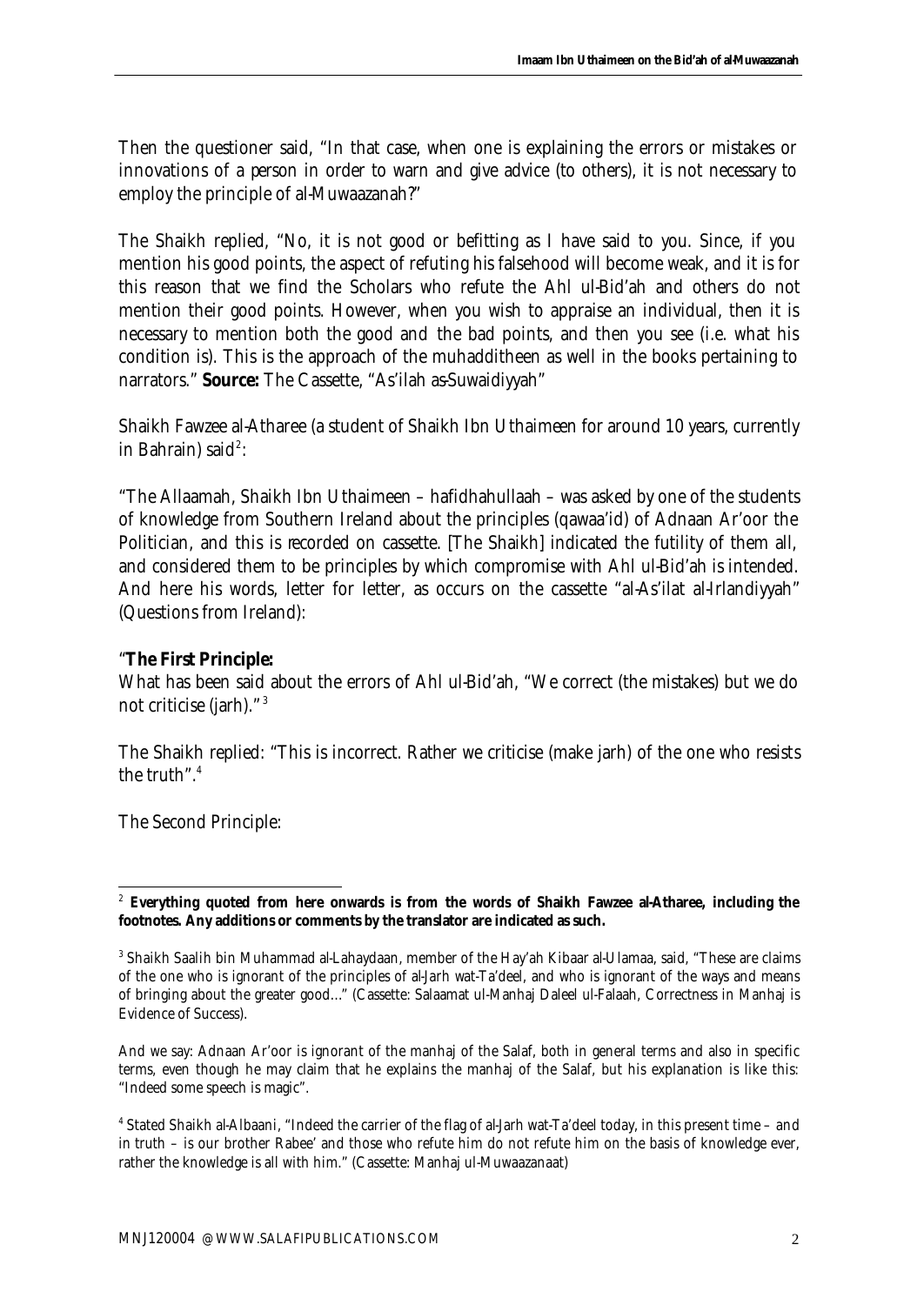# **And he (Ar'oor) says, "Whoever passes a judgement (over someone) a judgement will be made against him."**

The Shaikh replied: "Never, this is a principle of compromise".<sup>5</sup>

# **The Third Principle:**

And he says: "There is no connection between the intention (niyyah) and the action (amal), neither any near or distant, remote connection."

The Shaikh replied: "This is a lie, due to the saying of the Prophet (sallallaahu alaihi wasallam), "*Verily, actions are but by the intentions*"."

## **The Fourth Principle:**

He says: "It is a required condition for criticising Ahl ul-Bid'ah that the criticism is affirmed and established with evidences that are decisively and absolutely affirmed and established".

The Shaikh replied: "This is not correct."

#### **The Fifth Principle:**

He says: "It is a required condition that when a person hears an error from someone or comes across errors or innovations in books **that he gives advice (to the person) and seeks clarification before he makes a judgement**."<sup>6</sup>

The Shaikh replied: "**This is an error**".

#### **The Sixth Principle:**

l

<sup>&</sup>lt;sup>5</sup> How numerous are these types of people, the people of compromise for the People of Innovations and Misguidance. They toy with the minds and intellects of the ignorant ones in their lectures and gatherings, filling them with doubts due to their lies, slanders and deception, making them think that they are from Ahl us-Sunnah. Indeed, this group has been exposed and humiliated by Allaah through the hands of Ahl us-Sunnah wal-Jamaa'ah, and all praise is due to Allaah and His are the blessings.

<sup>&</sup>lt;sup>6</sup> Where is the proof for this principle? It will not be found...This principle has been used by the partisans (hizbis) in order to cover upon their falsehood and their mistakes.

<sup>[</sup>Translator]: And this matter, unfortunately has confounded many unsuspecting people who claim Salafiyyah for themselves, and who insist that verification be made with the person from whom the errors emanated and seeking clarification from him is required, such that there is no doubt about its being an error (!!). And in this manner, they defend the Lords of Adulterated Principles…and don't realise that they are in fact parroting the views and ideas of the Qutubists…

Shaikh ul-Islaam Ibn Taymiyyah said, "**It is obligatory to punish everyone who ascribes himself to them – the people of innovation – or who defends them, or who praises them, or who reveres their books, or who detests that they should be talked about, or who begins to make excuses for them by saying he does not understand what these words mean or by saying that this person also authored another book and what is similar to these types of excuses, which are not made except by an ignoramus or a hypocrite. Rather, it is obligatory to punish everyone who knows of their condition and did not assist in repelling their evil, for repelling their evil is one of the greatest of evils.**" Majmoo ul-Fataawaa (2/132). [/Translator].